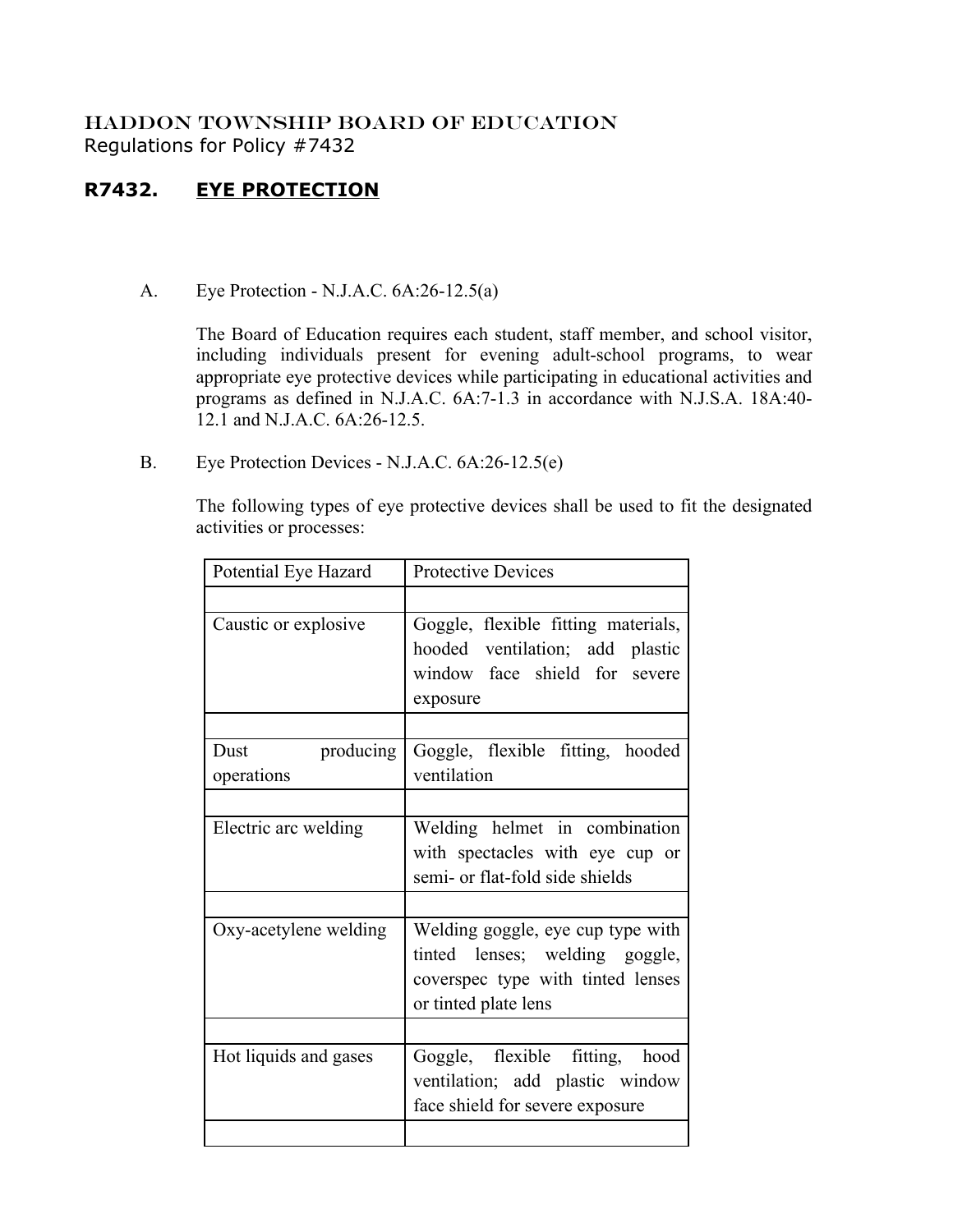| Hot solids                                                   | or tinted goggles<br>Clear<br><b>or</b><br>spectacles with side shields                                                                                  |
|--------------------------------------------------------------|----------------------------------------------------------------------------------------------------------------------------------------------------------|
|                                                              |                                                                                                                                                          |
| Molten materials                                             | Clear or tinted goggles and plastic<br>or mesh window face shield                                                                                        |
|                                                              |                                                                                                                                                          |
| Heat treatment<br>$\alpha$<br>tempering                      | Clear or tinted goggles or clear or<br>tinted spectacles with side shields                                                                               |
|                                                              |                                                                                                                                                          |
| Glare operations                                             | Tinted goggles; tinted spectacles<br>side shields or welding<br>with<br>goggles, eye cup or coverspec type<br>with tinted lenses or tinted plate<br>lens |
|                                                              |                                                                                                                                                          |
| Shaping solid materials                                      | Clear goggles, flexible or rigid<br>body; clear spectacles with side<br>shields; add plastic window face<br>shield for severe exposure                   |
|                                                              |                                                                                                                                                          |
| Laser device operation<br>or experimentation                 | Appropriate for specific hazard                                                                                                                          |
|                                                              |                                                                                                                                                          |
| Vehicle<br>repair<br>or<br>servicing                         | Clear goggles, flexible or rigid<br>body; clear spectacles with side<br>shields                                                                          |
|                                                              |                                                                                                                                                          |
| Other<br>potentially<br>hazardous processes or<br>activities | Appropriate for specific hazard                                                                                                                          |

- C. Eye Protective Policy and Program N.J.A.C. 6A:26-12.5(f)
	- 1. The Board of Education establishes and implements Policy and Regulation 7432 to assure:
		- a. No staff member, student, or visitor shall be subjected to any hazardous environmental condition without appropriate eye protection;
		- b. The detection of eye hazardous conditions shall be continuous;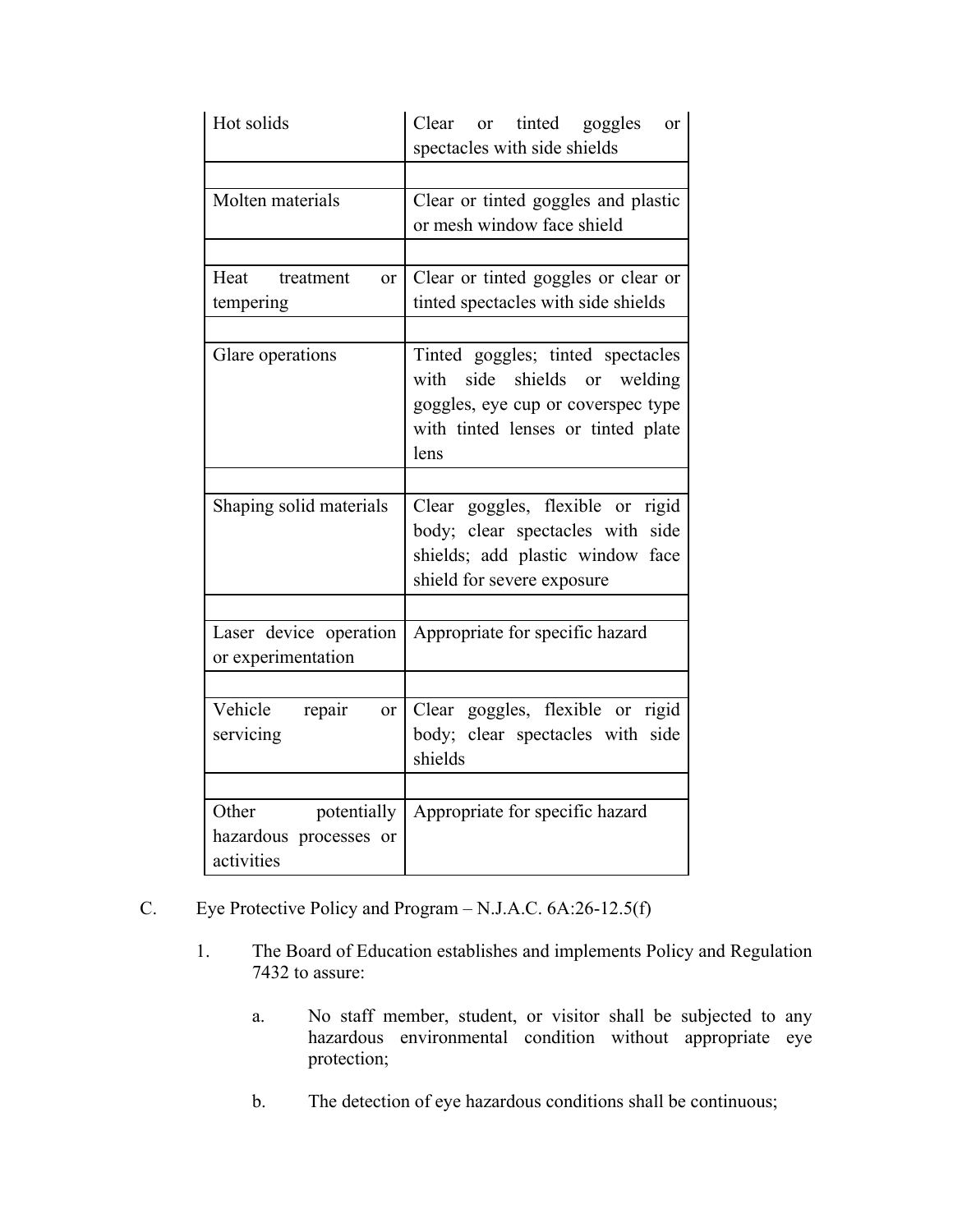- c. Eye protection devices shall be inspected regularly and adequately maintained;
- d. Shared eye protective devices shall be disinfected between uses by a method prescribed by the local school medical inspector;
- e. All eye protective devices shall meet or exceed the appropriate specifications for the various types of devices and suppliers of eye protective devices shall certify, in writing, that the devices meet or exceed said specifications;
- f. Specific policy and procedures shall be established to deal with individuals who refuse to abide by established eye-safety practices and procedures;
	- (1) A student who refuses or persistently neglects to wear an eye protective device when required to do so or fails to observe established eye safety practices shall be dismissed from the day's class by his/her teacher. Any such dismissal from class will be considered to be an absence, in accordance with Board policy on student attendance, and an accumulation of such absences may result in loss of course credit;
	- (2) A staff member who refuses or persistently neglects to wear an eye protective device when required to do so or fails to observe established eye safety practices may be disciplined for insubordination for failing to obey the rules established by this Board. The proper implementation of eye protection practices shall be a criterion in the evaluation of every staff member required to observe such practices; and
	- (3) A visitor to the schools who refuses or persistently neglects to wear an eye protective device when required to do so or fails toobserve established eye safety practices may be requested to leave the school premises;**]**
- g. The use of contact lenses shall be restricted in learning environments that entail exposure to chemical fumes, vapors, or splashes, intense heat, molten metals, or highly particulate atmospheres. When permitted, contact lenses shall be worn only in conjunction with appropriate eye protective devices, and the lens wearer shall be identified for appropriate emergency care in eye hazardous learning environments;